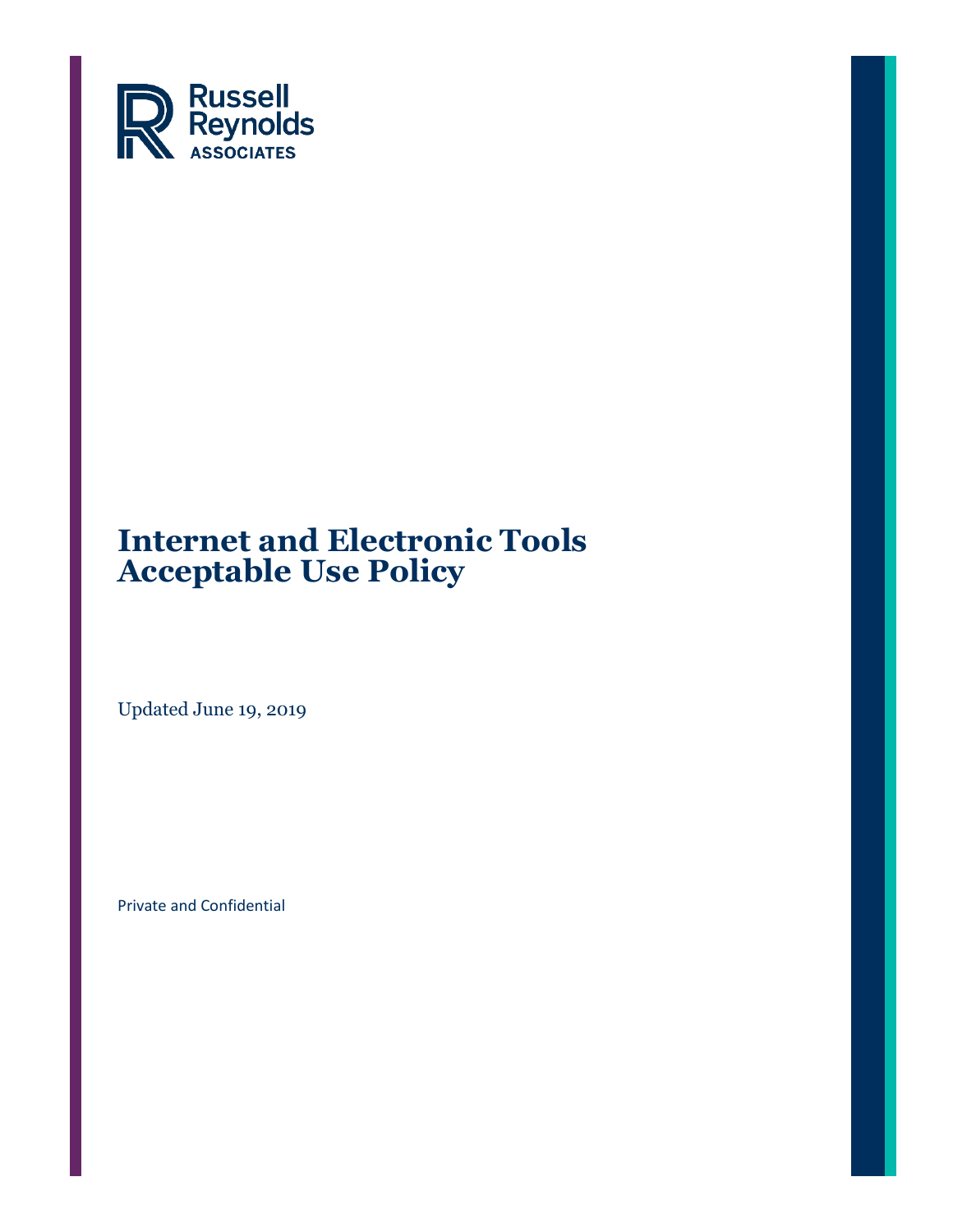## **I. INTRODUCTION**

As an employee, intern, or contractor of Russell Reynolds Associates ("RRA" or the "Firm"), you have been given access to RRA electronic tools and messaging to assist you in performing your business duties. The purpose of this Internet and Electronic Tool Acceptable Use Policy ("AUP") is to provide you with notice of the Firm's administration and monitoring of its electronic tools and messaging and to establish the minimum standards for use of such tools.

Please review this AUP carefully. You are responsible for knowing and understanding its content and for exercising good judgment in your use of the Firm's electronic resources.

## **II. APPLICATION AND RELATIONSHIP WITH LOCAL LAWS**

This AUP addresses RRA's "Electronic Tools" (any electronic system that RRA provides or pays for, such as email, voicemail, video conferencing, collaboration platforms, file sharing platforms and instant messaging, including the computer systems, devices and other hardware on which such programs run, including, but not limited to, computer desktops/laptops and portable storage devices) and the "Internet" (when it is accessed using RRA facilities and/or network). All employees, interns, contractors and other staff of RRA (collectively, "personnel") who use the Electronic Tools and the Internet (collectively, the "Systems") are bound by this AUP. Any provision of this AUP that conflicts with stricter restrictions imposed by applicable local law should be read in favor of that law.

This AUP also aligns with the Information Security Management Systems (ISMS) standards published by the International Organization for Standardization ("ISO") and the International Electrotechnical Commission ("IEC"). As a Firm, we operate an Information Security Management system ("ISMS") that conforms to requirements of ISO/IEC 27001:2013 and are also ISO certified.

This AUP does not create any rights for RRA personnel or any rights outside the scope of RRA's obligations under applicable law. This AUP is confidential and internal to RRA and shall not create any rights or entitlements of any third parties.

## **Your use of the Systems constitutes consent to all terms and conditions of this AUP. Violations of this AUP may result in disciplinary action up to and including immediate termination of employment or assignment.**

#### **III. GUIDING PRINCIPLES**

The following principles should guide your use of the Systems:

• Only use the Systems that you are authorized to access and the resources you need to perform your role at the Firm.

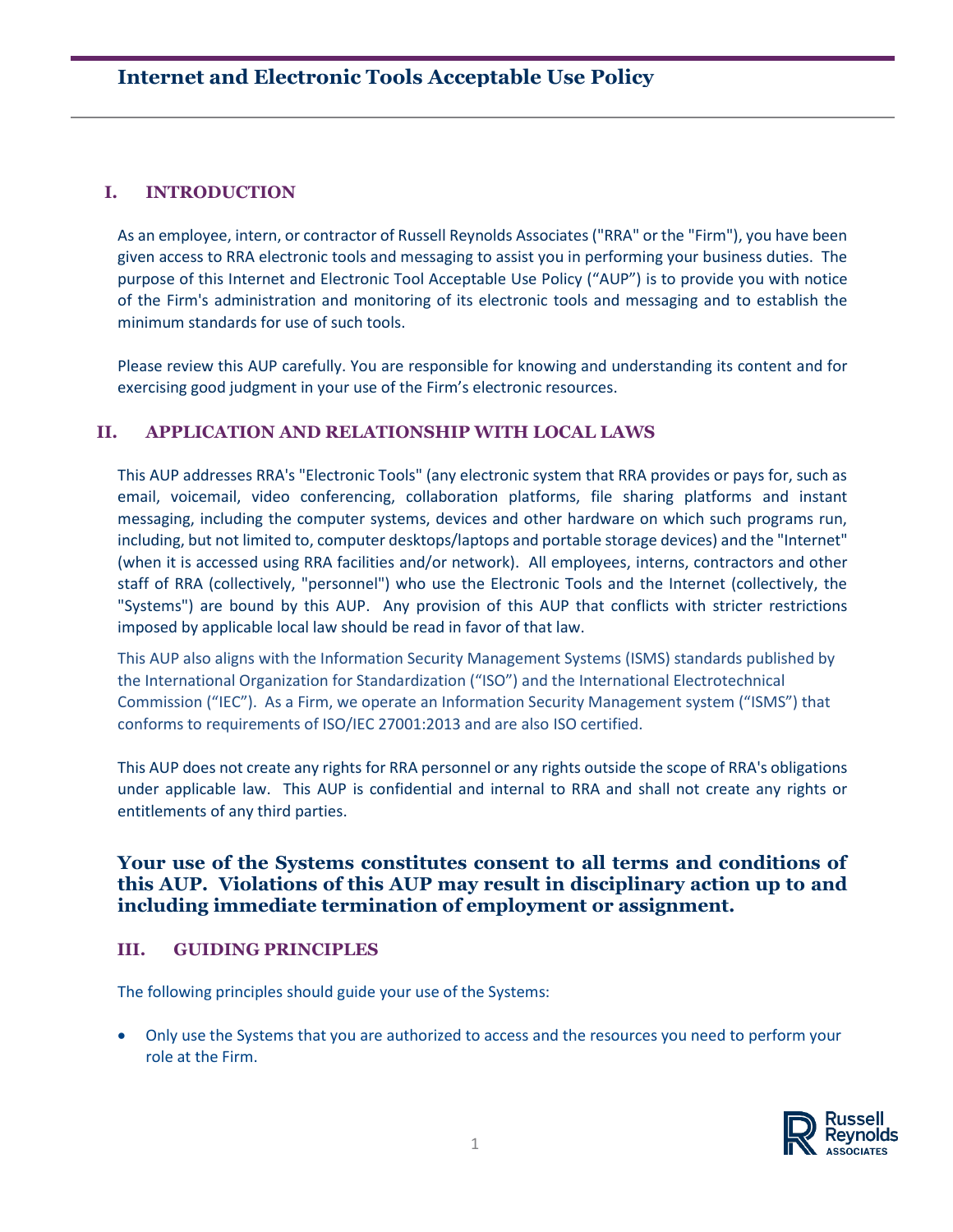- Adhere to the Firm's password policy or the statements in this AUP to protect your passwords and to secure resources against unauthorized use or access.
- You are individually responsible for appropriate use of all resources assigned to you, including the computer, network resources, software and hardware.
- Do not provide resources or other forms of assistance to allow any unauthorized person to access Firm Systems or information.
- The Firm is bound by contractual and licensing agreements with regard to third-party resources. You are expected to comply with all such agreements when using such resources.
- Do not attempt to access or provide resources to access restricted portions of the Firm's Systems without appropriate authorization by the system owner or administrator.
- Comply with the policies and guidelines for any specific set of resources to which you have been granted access. When other policies are more restrictive than this policy, the more restrictive policy takes precedence.
- Do not engage in deliberate activity to degrade the performance of the Systems deprive an authorized user access to Firm the Systems; obtain extra resources beyond those allocated; or circumvent Firm computer security measures.
- Do not attempt to bypass or delay any security control or software/system updates unless you have been specifically authorized to do so by IS Security. All requested updates should be completed within one business day of notice.

#### **IV. BUSINESS USAGE**

RRA has provided you with the Systems solely for conducting Firm business. Only minimal use of these Systems for personal reasons is permitted. Accordingly, excessive personal use of these Systems, use that violates internal Firm policies and/or the law, or use that is in furtherance of any illegal activity, is strictly prohibited. You may use RRA's Systems for reasonable and limited personal use so long as your personal use does not:

- interfere with or in any way impair job performance and/or productivity,
- **E** disproportionately utilizes (or monopolizes) RRA resources,
- **E** suggest or imply that RRA in any way endorses or supports any views expressed in personal email or other electronic communications,
- **Example 3 appears unprofessional or reflects negatively on RRA, its clients or other business partners,**
- impede or interfere with the normal processing of our Systems including, but not limited to, email, servers, security, or network traffic,
- hide or misrepresent the sender of a message,
- result in message distribution to dedicated RRA lists or forums which would violate their intended use, or
- result in additional costs or fees to RRA that would otherwise not be incurred.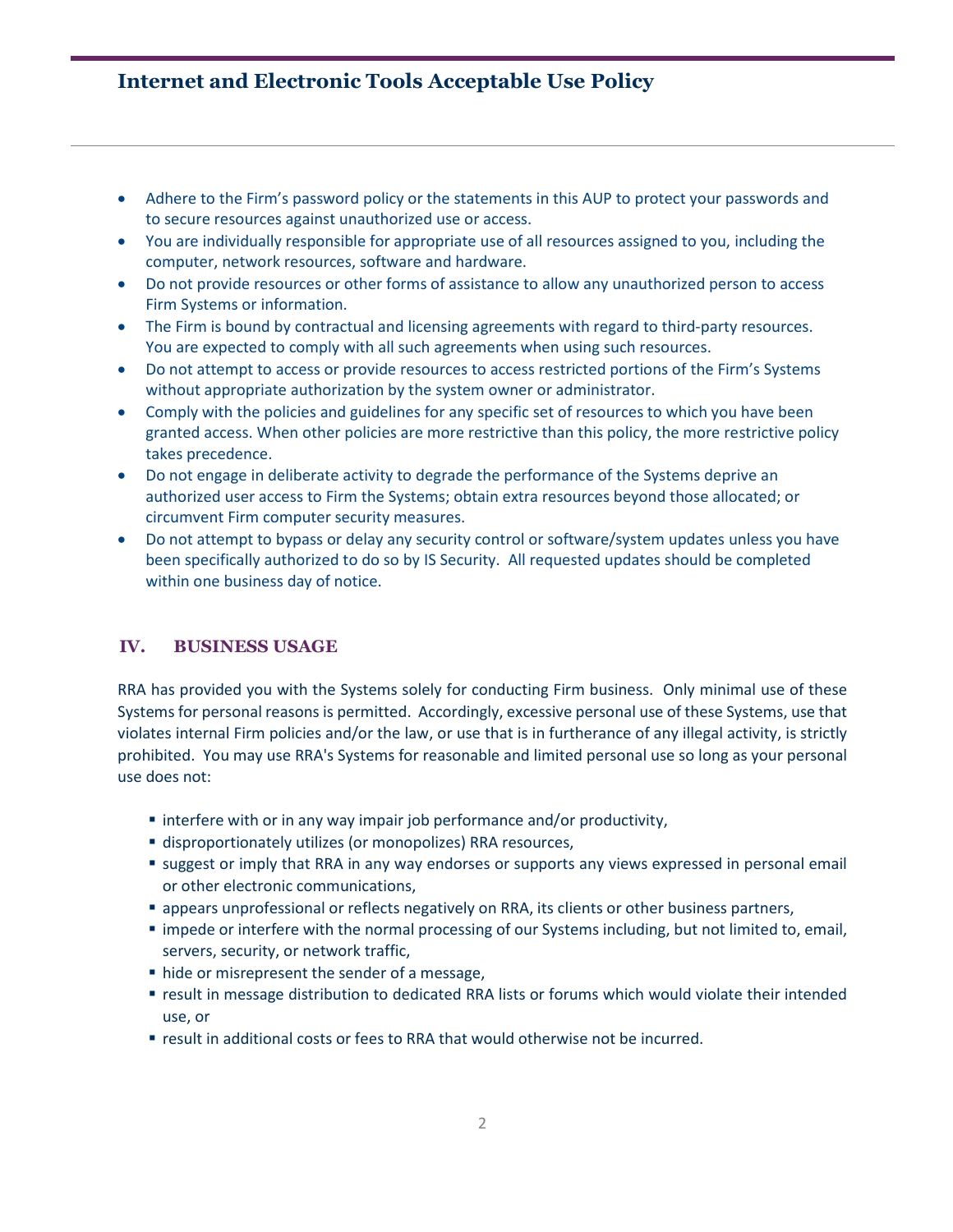To avoid any potential misunderstandings, users must clearly state that the communications they make are made in a personal capacity and are not to be attributed to RRA.

#### **V. APPLICATION OF RRA POLICIES**

RRA's internal policies, including but not limited to RRA'[s Equal Employment Opportunity and Harassment](https://rra.russellreynolds.com/CorporateCenter/hcm/TotalRewards/Documents/Harassment_and_EEO_Policy%20-%20Global.pdf)  [Free Workplace Policy,](https://rra.russellreynolds.com/CorporateCenter/hcm/TotalRewards/Documents/Harassment_and_EEO_Policy%20-%20Global.pdf) apply when using the Systems. Accordingly, under no circumstances should you use the Systems to transmit, download, upload, display, store, initiate, receive, access or open material that is unlawful in any manner, inappropriate, intimidating, hostile, pornographic or obscene, defamatory, fraudulent, or offensive (including but not limited to offensive material concerning sex, race, color, national origin, religion, age, sexual orientation, disability or other characteristics protected by local law). Should you receive any material that you believe violates Firm policies, consult your Area/Country Manager or Global Human Capital immediately.

#### **VI. GENERAL CONSIDERATIONS**

Confidentiality of emails and the Internet cannot be assured, even where there are password protections. Internal and external email messages are considered business records and may be subject to discovery in the event of litigation. Moreover, it is easy for recipients to forward and alter your emails and voicemails. In addition, transmissions over the Internet are never 100% secure or error free. Therefore, when creating or transmitting a message electronically, ask yourself, "Would I be content to post the contents of this email on a bulletin for all to see?"

Do not use the Systems to circumvent Firm policies or the law. When you use Firm Systems to communicate electronically or send an email over the Internet for business purposes, you are viewed as a representative of RRA. Therefore, you are expected to use the same care and judgment in an electronic communication as you would use for letters or other memoranda written on RRA letterhead.

Do not send messages which hide or mischaracterize your identity and avoid making statements that do not reflect favorably on you or RRA, or that could expose RRA to legal liability.

RRA allows you to bring your own personal electronic devices (e.g. tablets, mobile devices) into RRA facilities and use them as an RRA work-related resource. In such cases, however, due to potential security concerns, if requested, those non-RRA Electronic Tools will be provided only restricted access to the Systems. Please refrain from using unsecured wi-fi networks and copying data from RRA app on mobile devices to public apps (e.g., from Beacon mobile to One Note). Any access related questions or concerns can be addressed through the RRA Help Desk.

When your employment with RRA ends, you must arrange to make available any email records relating to your work. Any electronic devices provided to you by RRA must be returned by the last day of your employment.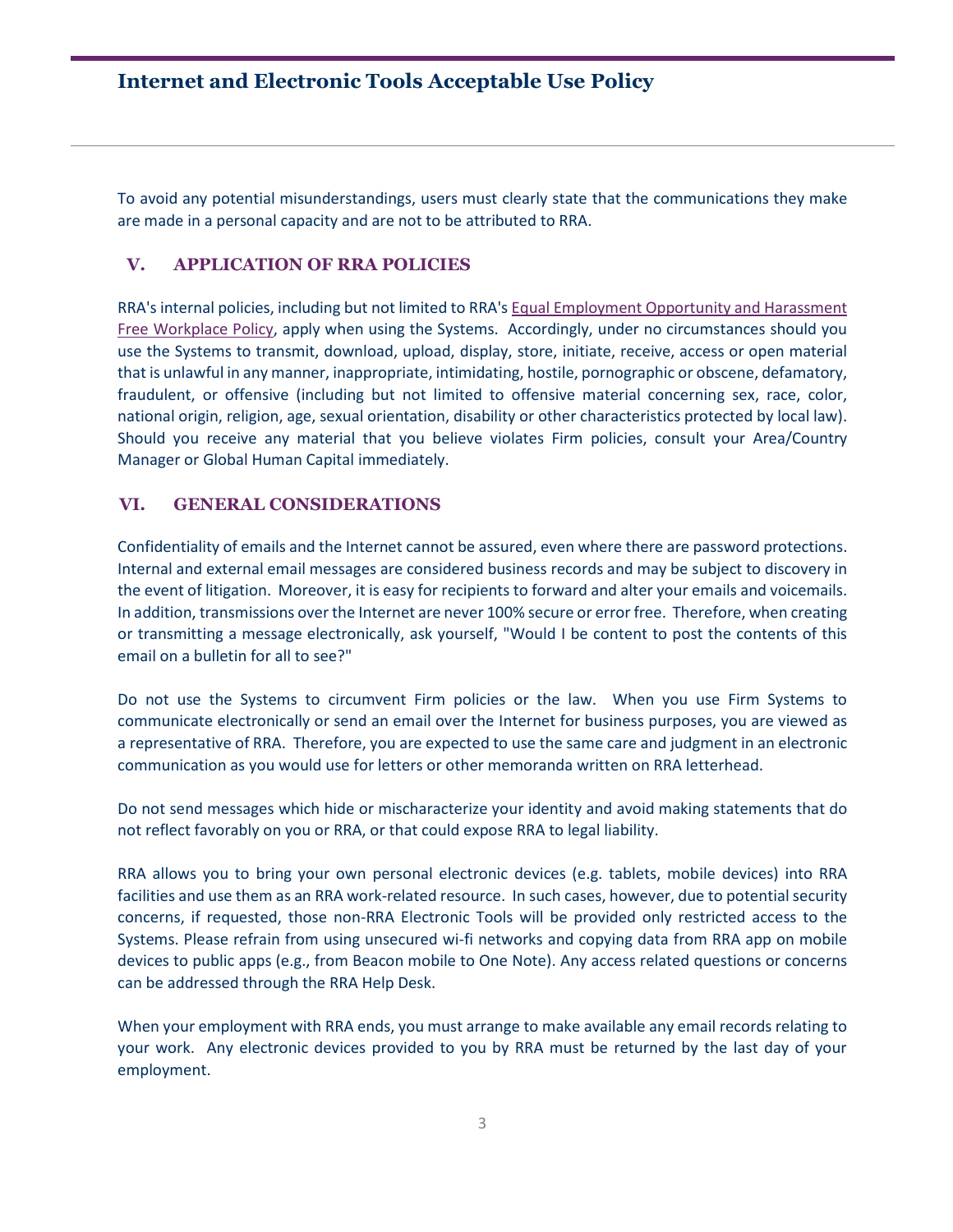### **VII. INTELLECTUAL PROPERTY**

It is the Firm's policy that all information obtained and created during ordinary business is the Firm's property. It is strictly prohibited for any personnel to use the Systems to communicate or exchange information belonging to the Firm for personal benefit.

You are expected to protect the confidentiality of knowledge developed by the Firm and take all reasonable steps to limit exposure of the Firm's critical assets of knowledge and information to external groups or individuals. For example, encrypt or mark an email "Confidential" when it contains confidential, sensitive, or proprietary information.

No email or other files related to the business of RRA may be copied, saved, sent, or otherwise taken from RRA's premises for any reason other than to facilitate your work for RRA. Additionally, you may not store the Firm's property electronically on non-RRA cloud servers, such as Evernote, for any reason.

You may not use public cloud storage websites (e.g., Dropbox, Google Drive, Box, Personal OneDrive) to store or transmit RRA business information. If a client explicitly asks to use their corporate version, you may do so via the web version of the product. We do not allow local installation of non-RRA approved client software.

You must comply with copyright law and applicable licenses when using our Systems. Accessing sites that facilitate the violation of intellectual property rights is strictly prohibited (e.g., megaupload and rapidshare).

#### **VIII. EMAIL**

Except for relevant information transferred to clients in the normal course of business, do not transmit RRA confidential information outside of RRA or to any individual who is not an RRA employee unless the intended recipient has signed a Non-Disclosure Agreement in a form approved by the Legal Department and the information is appropriately protected during transmission.

Do not use third party email applications such as Gmail, Yahoo! or Hotmail for business or work-related communications, reproducing or sharing copyrighted materials, or disseminating sensitive information or confidential information pertaining to RRA. Wherever applicable, it is a best practice to encrypt email and documents when sending to clients to protect RRA intellectual property.

#### **IX. SPECIAL CONSIDERATIONS FOR INTERNET USAGE**

Access to the Internet is not anonymous. Sites that you visit using Firm resources are identified as having been visited by Russell Reynolds Associates. RRA may log and disclose the sites accessed using its resources to protect its interest.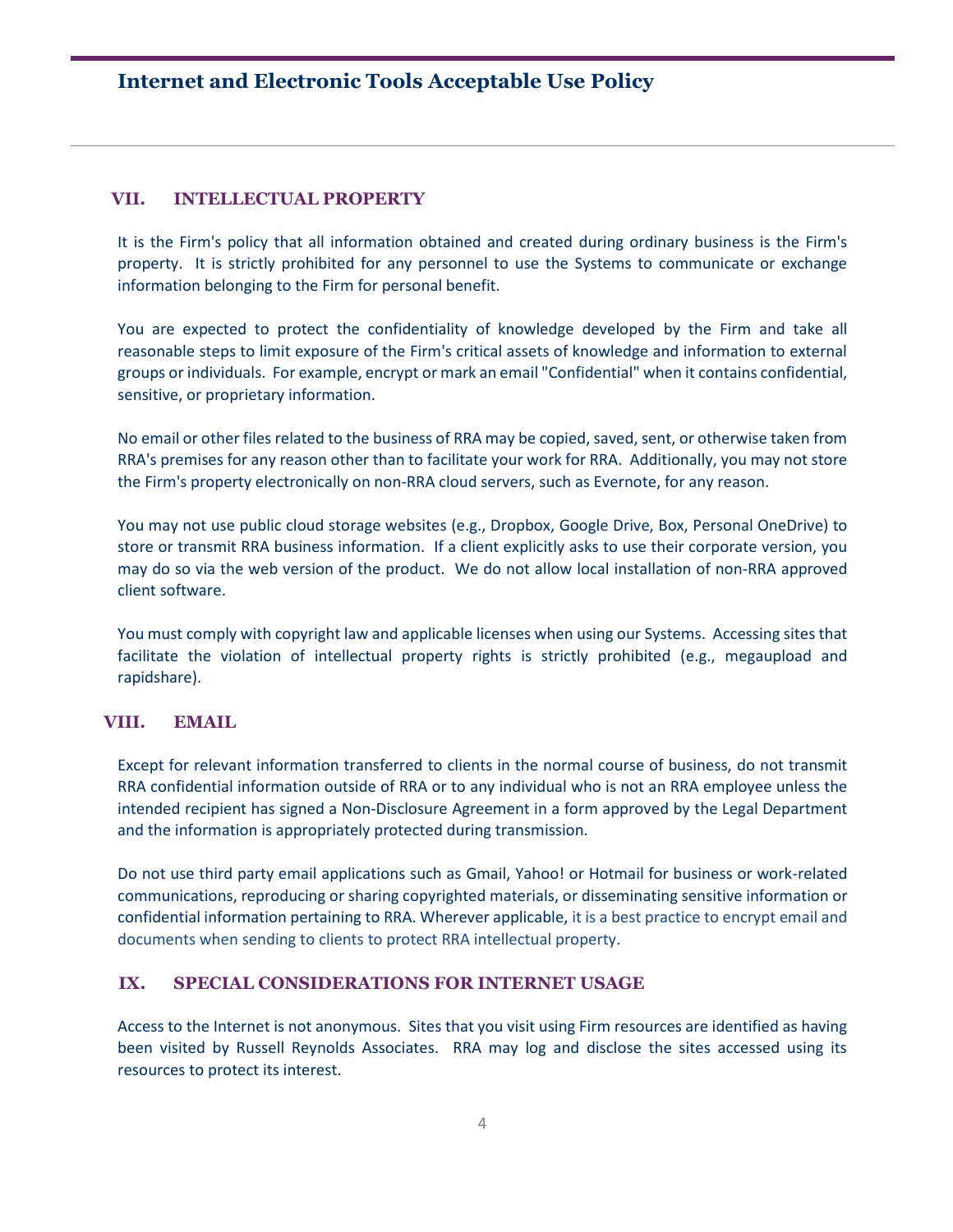Usage of the Internet to canvass broad, untargeted audiences for sourcing ideas relating to assignments for which RRA has been retained is expressly prohibited. Likewise, because RRA has a targeted marketing program, personnel may not use electronic media, such as the Internet, to communicate information about individuals at the Firm to broad, untargeted audiences (including competitors). However, it is permitted for an associate to communicate with a source via individual email when that source has already been identified by the Firm and expressed a preference to communicate with the associate electronically.

Creating or participating in websites or home pages for individual offices, sectors/practices or associates, or using the Internet to advertise positions for which RRA has been retained (or otherwise to obtain candidates) is expressly prohibited without the express written authorization of the appropriate Regional Coordinator and the Sector Leader.

You may not publish any confidential information or any content that is related to RRA or your work on Internet-facing or otherwise publicly accessible computer systems (e.g., websites) on behalf of RRA without approval from your supervisor.

Any use of social media (e.g. Facebook, Twitter) with RRA Electronic Tools or that implicates RRA in any way must comply wit[h RRA's Social Media Policy.](https://rra.russellreynolds.com/CorporateCenter/Legal/Documents/Social%20Media%20Policy.pdf#search=Social%20Media%20Policy)

The following examples are intended to illustrate the preceding general guidelines, but not limit their generality. These guidelines apply to both work-related and personal use of our Systems.

- Do not make representations on RRA's behalf or attribute opinions to RRA on the Internet unless specifically authorized and approved by the RRA Marketing Department.
- **Do not post, distribute, store, or forward material that is offensive, abusive, obscene, defamatory,** disparaging or threatening. Examples include: hate-material, personal attacks, racial or ethnic slurs or jokes, profanity, and any material that contributes to a hostile work environment or violates RRA policies and/or applicable laws.
- Do not post, distribute, store, or forward material that may be construed as offensive or in violation of RRA's Code of Conduct. Examples include pornography or any material of a sexual, racial, ageist or other inappropriate nature that contributes to a hostile work environment or violates RRA policies and/or applicable laws.
- Do not illegally redistribute copyrighted material on the Internet (e.g., music, video files, news articles, publications). Redistribution includes, but is not limited to, reproducing, emailing, posting, distributing, displaying, storing, selling, publishing, broadcasting, and photocopying protected material inside or outside RRA.
- **Do not participate in scams (schemes to make money fast), SPAM (unsolicited mailing or postings),** chain letters, solicitations (except for authorized RRA services in the ordinary course of your job duties), or illegal activities.
- Do not seek or gain unauthorized access to any Systems (whether the system belongs to RRA) by hacking, exploitation or otherwise. This prohibition includes unauthorized network and system mapping or port-scans of any Systems.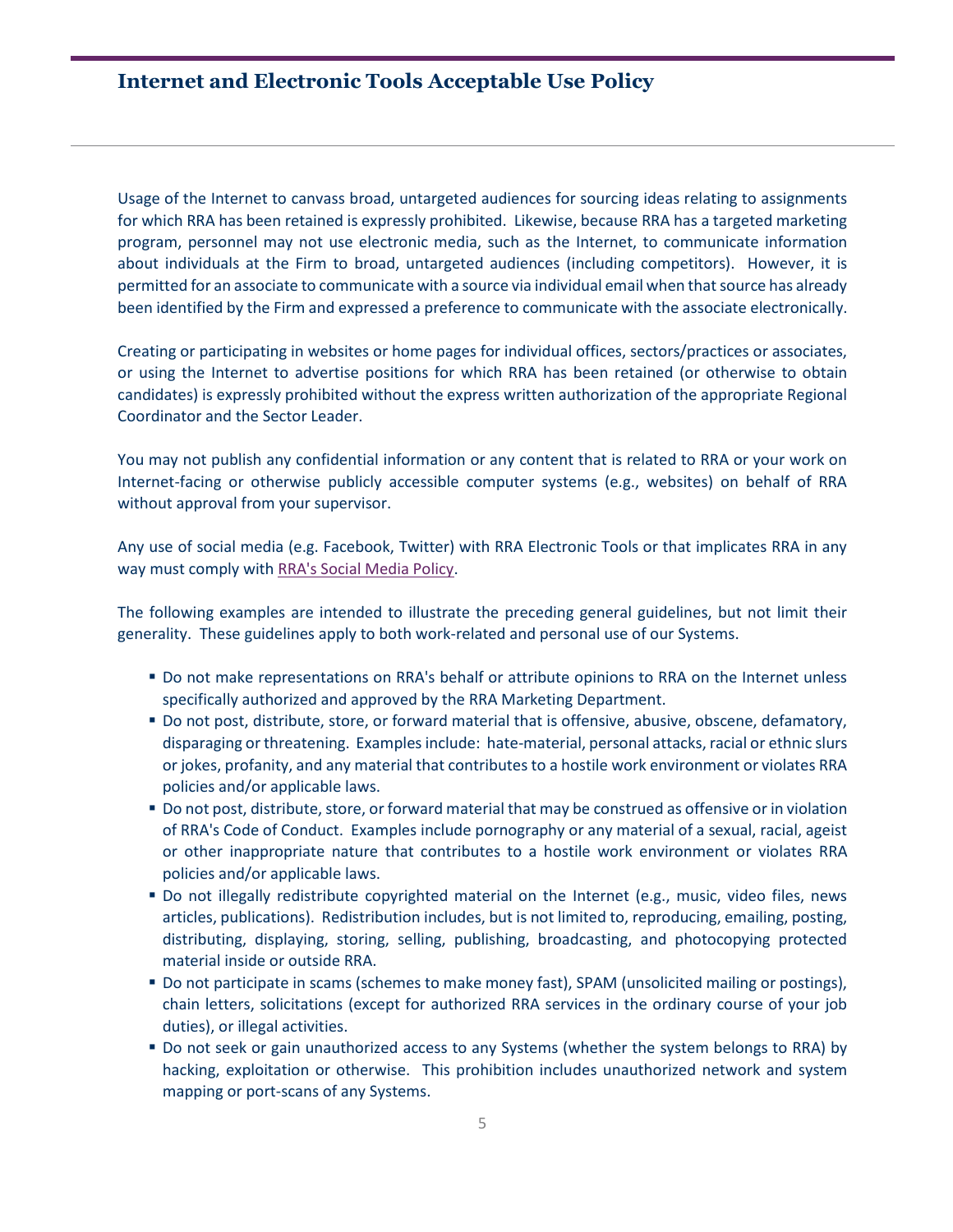- **Do not post RRA confidential information outside of RRA Systems unless expressly authorized.**
- Do not comment on pending legal actions involving RRA, or its clients or competitors on the Internet unless expressly authorized.
- Do not use personal Internet Service Provider (ISP) connections to connect RRA laptops to the RRA network, except with secure connection methods expressly approved of by the IS Department.
- Do not allow visitors to have unsupervised access to the RRA internal network. The RRA internal network is only available to visitors to conduct RRA business. Visitors may use the guest network with the required password for internet access.
- **Do not attempt to visit inappropriate websites using the Systems, such as those related to** pornography or online gambling.
- Do not endorse RRA products or services, or those of RRA's clients, on the Internet or other electronic media (including email, social networking sites, and blogs) without authorization from the RRA Marketing Department. This restriction does not apply to re-tweets or reposting of official RRA tweets or posts.
- Do not engage in commercial or non-commercial activities using the Systems that do not further RRA business, including operating an outside business, soliciting for personal gain, charitable or political contributions, gambling and/or online auctions.
- Do not otherwise violate the law and or regulation of any federal, state or local jurisdiction in which RRA operates.

#### **X. SPECIAL CONSIDERATIONS FOR ELECTRONIC DEVICES**

Keep portable devices secure. You must take reasonable care to store and transport laptops, smart phones, and tablets whether on or off business premises, or as directed by the IS Department. You must limit the amount of RRA confidential information, personal data, or data assets you download to, or save on, portable storage devices to what is necessary to complete your work-related tasks/assignments. You must delete such information from portable storage devices when it is no longer necessary. Notify the IS Department immediately if any portable devices are lost or stolen. The IS Department will remotely remove RRA information from the device if notified it has been lost or stolen or upon termination of your employment or assignment.

The technology platform used at RRA allows access from various mobile devices to RRA email, contacts, calendar and other RRA applications. The information below outlines key points for those personnel wishing to set up email, contacts or calendar and application functions on such devices. It is imperative that the points below are understood and agreed by the personnel before setup commences.

- IS will provide individuals with the steps required to set up RRA email, contacts and calendar on the device.
- **Personnel should back up personal files on the device on a regular basis. Where possible, the most** recent version of software should be on the device from the manufacturer.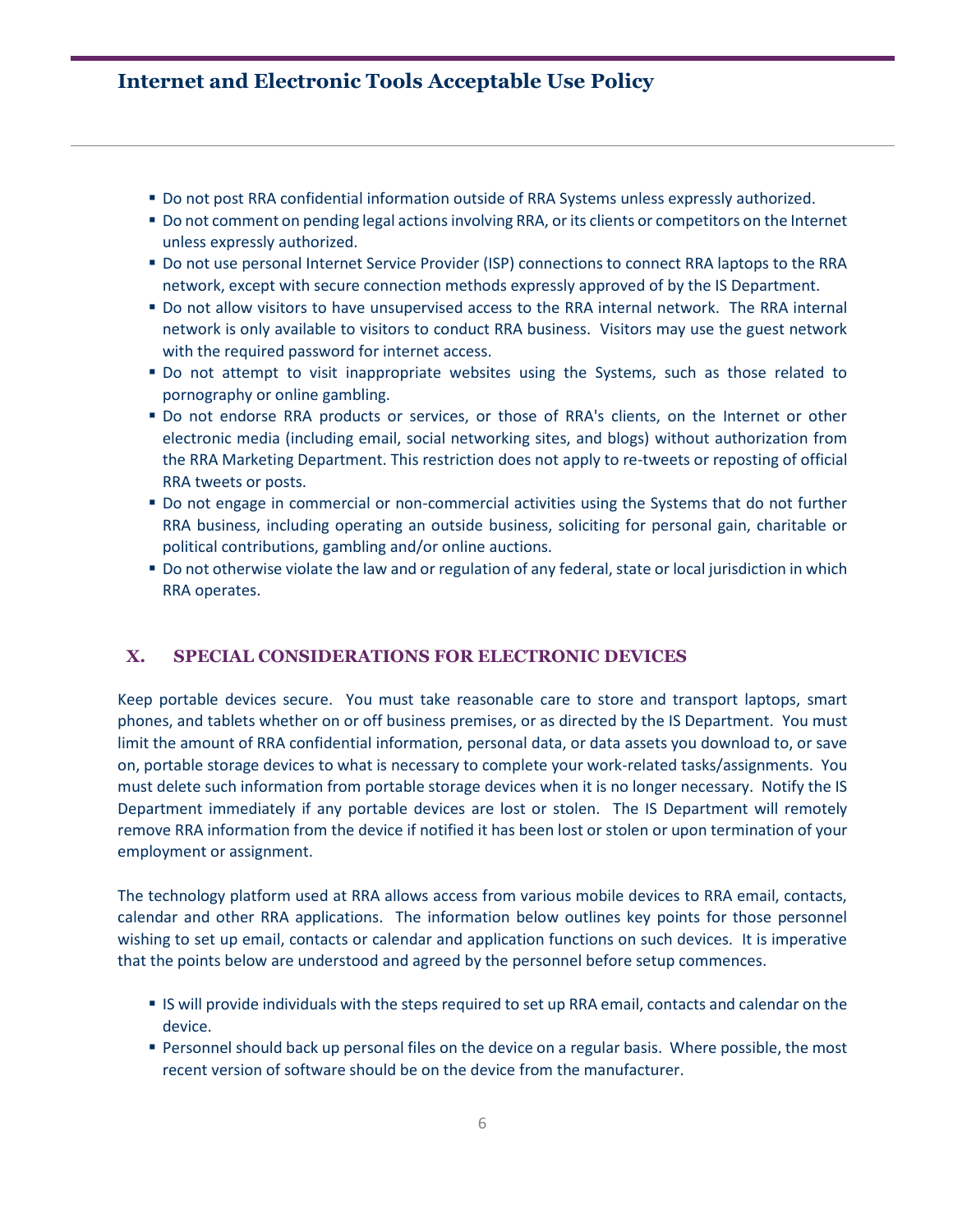- Upon termination of employment or assignment, devices with RRA applications will be "wiped" and ALL RRA DATA on the device will be deleted.
- To protect the integrity of the RRA data held on the device, RRA will enforce password protections on the device. If the password feature is not supported by the device, RRA applications will not be activated. The password feature must always be maintained on the electronic device.
- **Personnel must report to the IS Helpdesk immediately if a device is lost or stolen. If the lost or stolen** device has been set up to receive RRA data, the device's access to RRA applications will be removed immediately and a "wipe" command will be sent to the device that will delete ALL RRA DATA on the device.
- Personnel must install and activate the Lookout Work app.
- RRA does not provide technical support for non-RRA devices. Personnel should deal directly with the hardware manufacturer or retailer.
- **Installation of non-standard RRA software on an RRA owned electronic device is prohibited.**

#### **XI. MONITORING USE OF RRA SYSTEMS**

The Systems and the resources to access the Systems are the property of RRA, unless restricted by applicable law. Likewise, you have no expectation of privacy when using these Systems unless specifically granted to you under applicable law. Accordingly, RRA, in its sole discretion, may restrict your ability to use one or more of its Systems without prior notice and may monitor, review, retrieve, access, delete, record, log, and disclose to any third party any matters, information, electronic documents or communications stored in or related to the Systems, the use and contents thereof, and the sites accessed on the Internet.

RRA may choose to monitor its Systems for any reason permitted by applicable law, including without limitation: (i) preventing illicit, illegal, or defamatory acts; (ii) ensuring the security and safety of the Firm's personnel, facilities, and networks; (iii) protecting the interests of the Firm; (iv) ensuring compliance with internal policies and the law, and investigating and detecting breaches of the same; (v) ensuring the security and/or good working of the computer systems network, including control of the costs related thereto, as well as the physical protection of the Firm's installations; (vi) ensuring respect in good faith of the rules of use of the System, computers, networks, and other RRA facilities; and (vii) establishing the existence of the facts and legal claims or defences relevant to the Firm. Always make sure that anybody outside the RRA organization with whom you may be communicating - clients, suppliers, sources, your friends, family, etc. - are aware that if they are communicating with you through RRA's Systems, their communications may be monitored, recorded, tracked, filtered and otherwise processed.

RRA reserves the right, but has no duty, to so monitor without permission or notification to any personnel unless required by applicable law. Therefore, you should avoid storing electronic documents or communications of a non-work-related nature within RRA's Systems.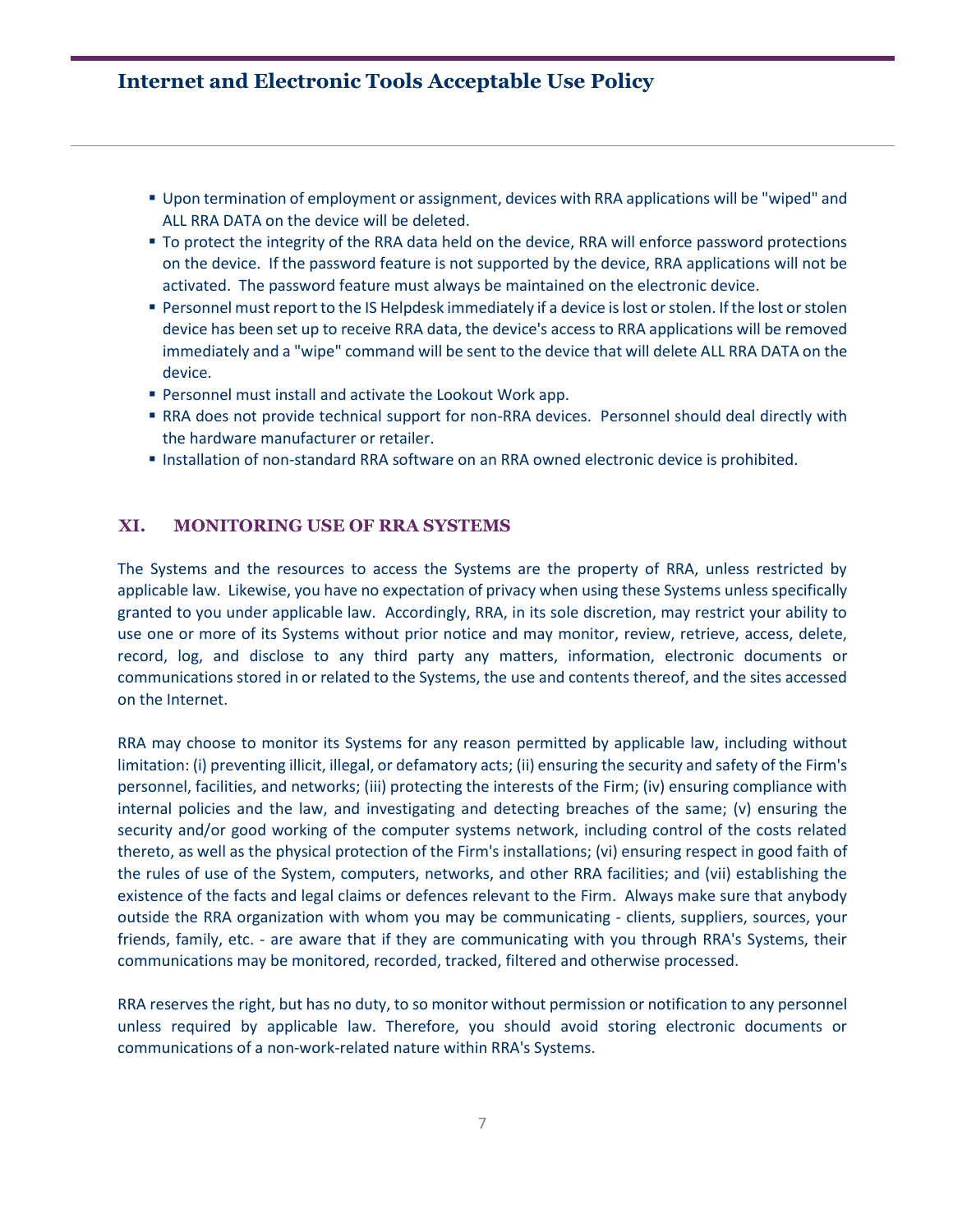To the extent permitted by applicable law, RRA may take immediate disciplinary action based on the results of its monitoring, including immediate termination of employment or assignment.

Use of passwords, marking messages as "private", or other security measures do not in any way diminish RRA's rights to access or monitor materials on its Systems, or expand any privacy rights of personnel in the messages and files on the system. Indeed, please note that even electronic documents or communications that are not work-related may be subject to the monitoring and access described in this policy in RRA's sole discretion, and your personal use of the Systems will be construed as consent thereto, if applicable law permits it. RRA may also override any applicable passwords or codes to inspect, investigate, or search personnel's files and messages. Deleting messages or files will not truly eliminate the messages from the System because messages are stored on a central back-up system in the normal course of data management for as long as necessary to protect RRA's legal, contractual, and business interests. You should be aware that independently of any targeted monitoring actions, RRA routinely keeps logs of erased files, network, instant messaging, email and Internet activity allowing RRA, in its sole discretion, to recreate files, messages, and web browser sessions even after network sessions have ended or a file has been closed or deleted. RRA reserves the right to delete any unauthorized programs or files.

#### **XII. PERSONAL DATA**

Electronic documents and communications created, received or transferred via the Systems may include data that personally identifies you, such as name, address, username, IP address, job title, websites accessed, email content, etc. RRA processes such data to provide you and the company with IS resources and support, as well as the reasons specified in (i) through (vii) in "Monitoring Use of RRA Systems". This personal data, and the document or communication of which it is a part, may be shared between different departments of RRA (including IS, Legal and HR), both within and outside of your country, on a need-toknow basis for legitimate business reasons. It may also be transferred to outside third parties such as (i) information technology service providers (for the purposes of providing users with the Systems), (ii) external advisors (law firms, auditors, etc.), or (iii) public authorities (for instance, during investigations of mergers or acquisitions or criminal investigations). All third-party transfers are subject to mandatory data privacy regulations and appropriate safeguards, as may be required by law, such as data transfer agreements. We take reasonable steps to protect your personal data from loss, misuse, and unauthorized access, disclosure, alteration, and destruction.

Depending on the jurisdiction in which you reside, you may be entitled to request from RRA information regarding personal data relating to you that is processed or make corrections in case of incorrect personal data or personal data that is processed incorrectly. Please review the [Staff and Applicant Privacy Notice](https://rra.russellreynolds.com/Documents/Employee-Applicant%20Notice_FINAL.pdf) for additional details or contac[t privacy@russellreynolds.com](mailto:privacy@russellreynolds.com) with any questions.

#### **XIII. RECORDS RETENTION**

RRA has implemented appropriate limited retention periods for information collected through monitoring and stored under this AUP. These retention periods are in accordance with applicable legal requirements